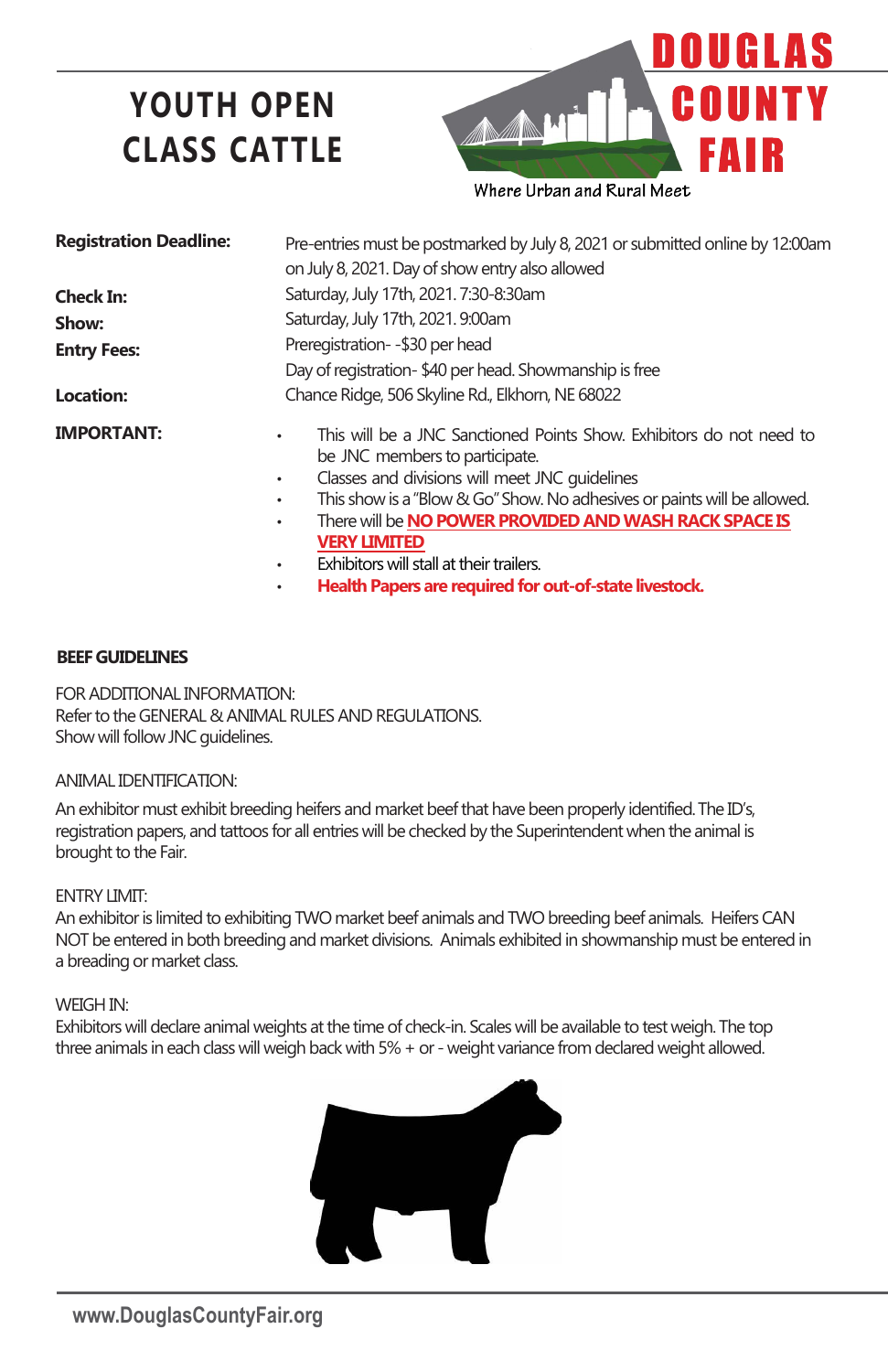BREEDING HEIFERS:

- Breeding heifers registered with their breed association and are born after January 1, 2019 are eligible to show in these sections.
- To qualify as purebreds or high percentages in their respective breed, registration papers and tattoos are required to be shown to the Superintendent at Check-In.
- Heifers that are non-registered or crossbred will be exhibited in the Commercial Breeding Heifer class.
- A Champion Breeding Heifer, Reserve Champion Breeding Heifer, and Third Overall Breeding Heifer will be selected from breed champions and reserve champions.
- Shown by breed. Large breed classes will be broken into smaller classes based on birthdate at the discretion of the show Superintendent.

MARKET STEERS & HEIFERS:

- Market Steers will be divided into classes by breed. Classes will be further divided into weight division(s) at the discretion of the Superintendent.
- Market Heifers will be divided into classes by weight at the discretion of the Superintendent.
- A Champion and Reserve Champion Market Heifer will be selected.
- A Champion and Reserve Champion Market Steer will be selected.
- An Overall Champion Market Beef, Reserve Champion Market Beef, and Third Overall Market Beef will be selected.

# **Division 901 – Breeding Heifers**

#### **Class #**

- **01** Angus
- **02** Balancer
- **03** Charolais
- **04** Charolais Composite
- **05** Chianina
- **06** Hereford
- **07** Maine Anjou
- **08** Maine Angus
- **09** Maintainer
- **10** Red Angus
- **11** Shorthorn
- **12** Shorthorn Plus
- **13** Simmental
- **14** Foundation Simmental
- **15** Commercial (Crossbred)

# **Division 903 – Showmanship (Jan 1st Age)**

#### **Class #**

- **01** Senior (16-22)
- **02** Intermediate (12-15)
- **03** Junior (8-11)
- **04** Peewee (7 and under)

# **Division 902 – Market**

#### **Class #**

- **01** Market Heifers
- **02** Angus Steers
- **03** Charolais Steers
- **04** Charolais Composite Steers
- **05** Chianina Steers
- **06** Hereford Steers
- **07** Main Anjou Steers
- **08** Maintainer Steers
- **09** Shorthorn Steers
- **10** Shorthorn Plus Steers
- **11** Simmental Steers
- **12** Foundation Simmental Steers
- **13** Crossbred Steers

# **Division 904 – Feeder Calves**

**Class #**

- **01** Heifer
- **02** Steer